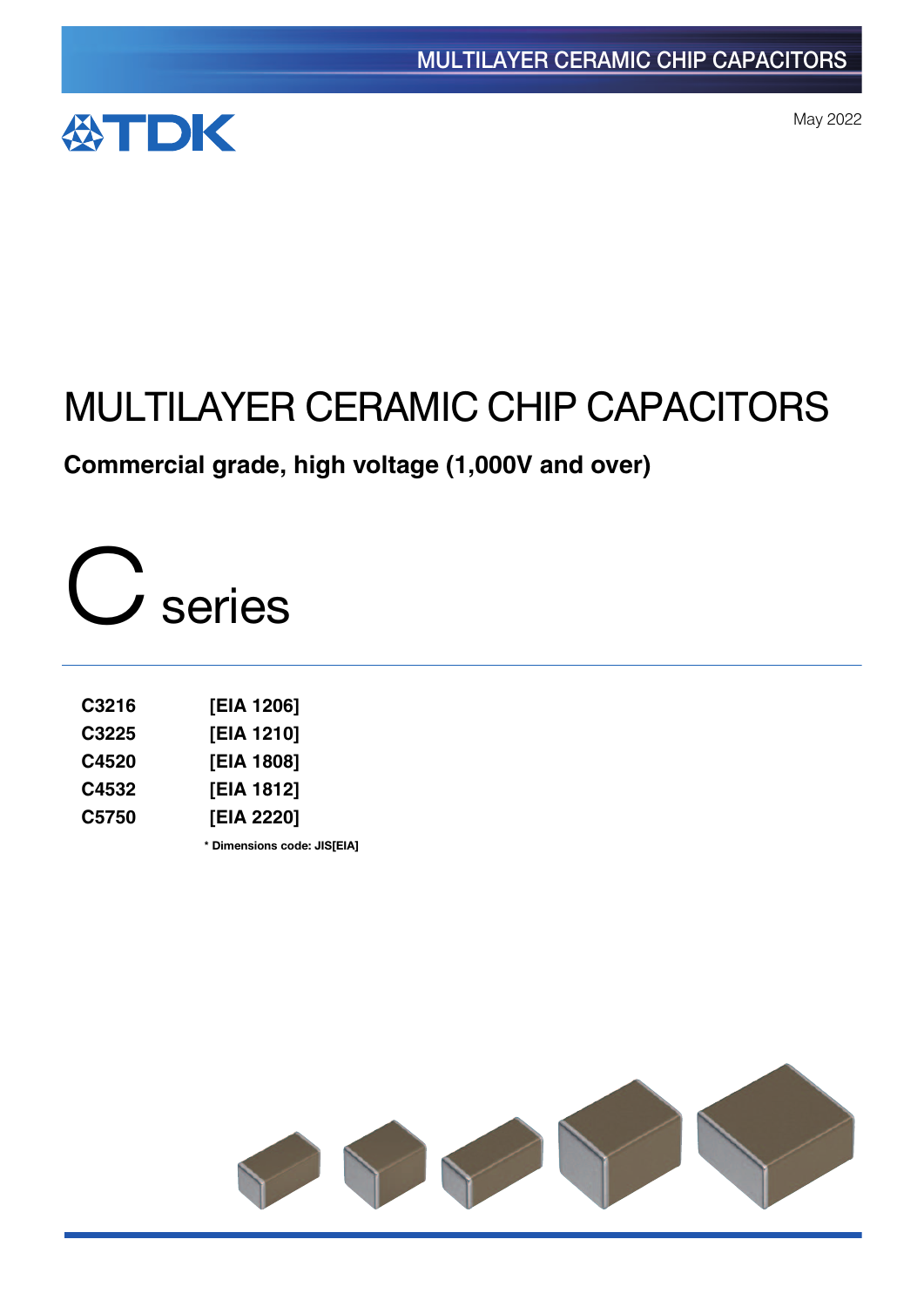## **REMINDERS FOR USING THESE PRODUCTS**

Before using these products, be sure to request the delivery specifications.

## **SAFETY REMINDERS**

Please pay sufficient attention to the warnings for safe designing when using this products.

## **A** REMINDERS

1. The products listed on this catalog are intended for use in general electronic equipment (AV equipment, telecommunications equipment, home appliances, amusement equipment, computer equipment, personal equipment, office equipment, measurement equipment, industrial robots) under a normal operation and use condition.

The products are not designed or warranted to meet the requirements of the applications listed below, whose performance and/or quality require a more stringent level of safety or reliability, or whose failure, malfunction or trouble could cause serious damage to society, person or property.

If you intend to use the products in the applications listed below or if you have special requirements exceeding the range or conditions set forth in the each catalog, please contact us.

- (1) Aerospace/aviation equipment
- (2) Transportation equipment (cars, electric trains, ships, etc.)
- (3) Medical equipment (excepting Pharmaceutical Affairs Law classification Class1,2)
- (4) Power-generation control equipment
- (5) Atomic energy-related equipment
- (6) Seabed equipment
- (7) Transportation control equipment
- (8) Public information-processing equipment
- (9) Military equipment
- (10) Electric heating apparatus, burning equipment
- (11) Disaster prevention/crime prevention equipment
- (12) Safety equipment
- (13) Other applications that are not considered general-purpose applications

When designing your equipment even for general-purpose applications, you are kindly requested to take into consideration securing protection circuit/device or providing backup circuits in your equipment.

- 2. We may modify products or discontinue production of a product listed in this catalog without prior notification.
- 3. We provide "Delivery Specification" that explain precautions for the specifications and safety of each product listed in this catalog. We strongly recommend that you exchange these delivery specifications with customers that use one of these products.
- 4. If you plan to export a product listed in this catalog, keep in mind that it may be a restricted item according to the "Foreign Exchange and Foreign Trade Control Law". In such cases, it is necessary to acquire export permission in harmony with this law.
- 5. Any reproduction or transferring of the contents of this catalog is prohibited without prior permission from our company.
- 6. We are not responsible for problems that occur related to the intellectual property rights or other rights of our company or a third party when you use a product listed in this catalog. We do not grant license of these rights.
- 7. This catalog only applies to products purchased through our company or one of our company's official agencies. This catalog does not apply to products that are purchased through other third parties.

Notice: Effective January 2013, TDK will use a new catalog number which adds product thickness and packaging specification detail. This new catalog number should be referenced on all catalog orders going forward, and is not applicable for OEM part number orders.

Please be aware the last five digits of the catalog number will differ from the item description (internal control number) on the product label.

Contact your local TDK Sales representative for more information.

(Example)

| Catalog issued date    | Catalog number        | Item description (on delivery label) |
|------------------------|-----------------------|--------------------------------------|
| Prior to January 2013  | C1608C0G1E103J(080AA) | C1608C0G1E103JT000N                  |
| January 2013 and later | C1608C0G1E103J080AA   | C1608C0G1E103JT000N                  |

**ATDK**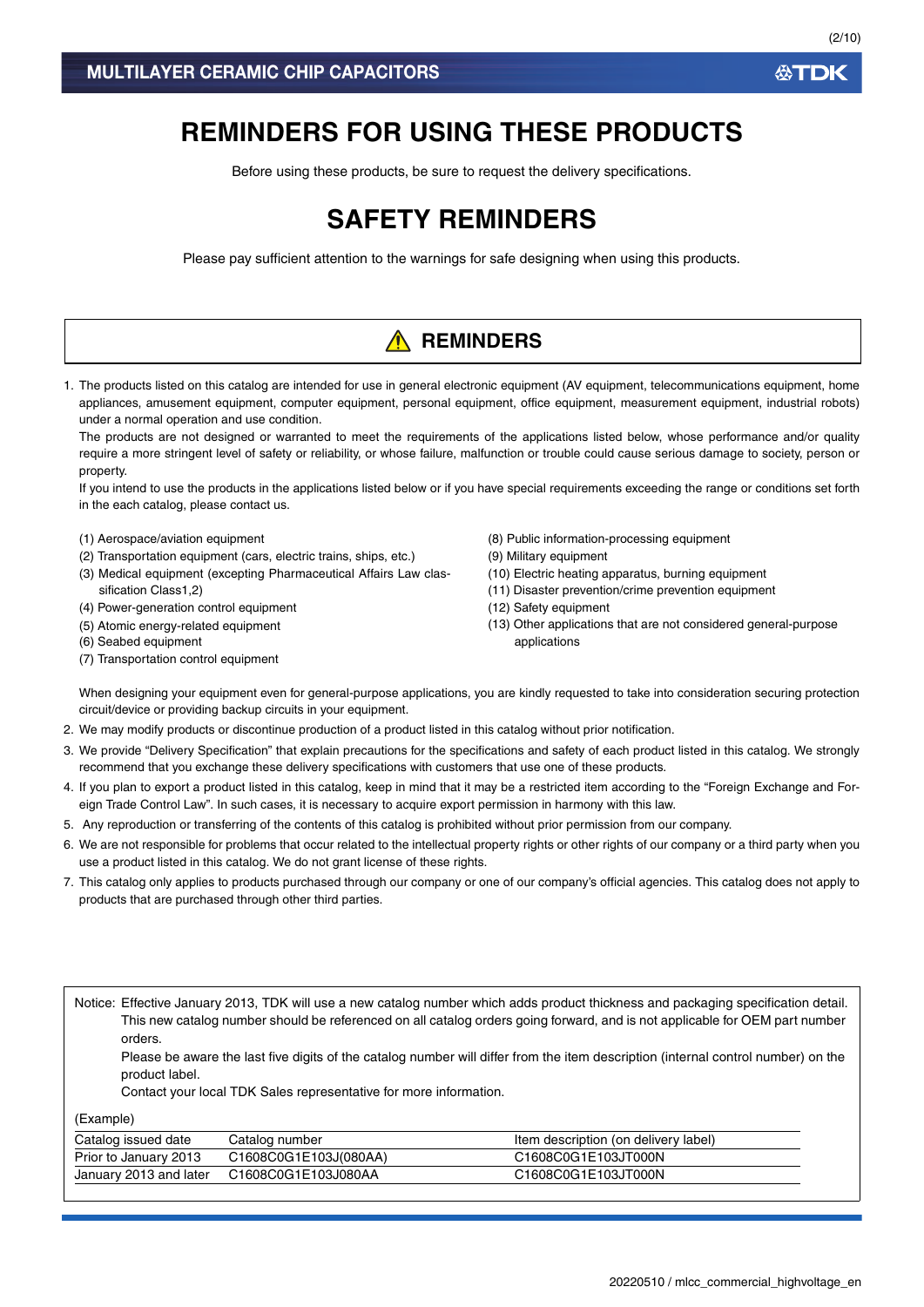### MULTILAYER CERAMIC CHIP CAPACITORS

# **C** series

## High voltage (1,000V and over)

Type: C3216 [EIA 1206], C3225 [EIA 1210], C4520 [EIA 1808], C4532 [EIA 1812], C5750 [EIA 2220]

### **■SERIES OVERVIEW**

High voltage C series, commercial grade of TDK's multilayer ceramic chip capacitor, is a product having a high withstanding voltage characteristic. The lineup is voltage rating of 1,000V to 3,000V with capacitance range up to 47nF.

#### **■FEATURES**

- Voltage rating of 1,000V, 2,000V and 3,000V
- Operating temperature range: –55 to +125°C
- C0G type having excellent stable temperature and DC-bias characteristics is also available



|   | Body length           |
|---|-----------------------|
| W | Body width            |
| т | Body height           |
| R | <b>Terminal width</b> |

#### **■APPLICATIONS**

• Decoupling, snubber and resonant circuits of high voltage circuits

**REACH SVHC-Free**

RoHS SVHC-Free Free Free

**Halogen Free**

**Br Cl**

• Wireless charging units, DC-DC converter, Inverter

#### **■SHAPE & DIMENSIONS ■RECOMMENDED CONDITIONS**



- It is recommended to provide a slit (about 1mm width) in the board under the components to improve washing flux.
- Please make sure to dry detergent up completely before.
- It is recommended to use low activated flux (Chlorine content: less than 0.1wt%) such rosin due to high voltage usage.
- When mounting on an aluminum substrate, it is more likely to be affected by heat stress from the substrate. Please inquire separate specification when mounted on the substrate.

|             |                 |                 |             | Dimensions in mm |
|-------------|-----------------|-----------------|-------------|------------------|
| <b>Type</b> |                 | W               |             | в                |
| C3216       | $3.20 \pm 0.20$ | $1.60 + 0.20$   | $1.30+0.20$ | $0.20$ min.      |
| C3225       | $3.20 \pm 0.40$ | $2.50+0.30$     | $2.50+0.30$ | $0.20$ min.      |
| C4520       | $4.50+0.40$     | $2.00+0.20$     | $2.00+0.20$ | $0.20$ min.      |
| C4532       | $4.50+0.40$     | $3.20 \pm 0.40$ | $2.50+0.30$ | $0.20$ min.      |
| C5750       | $5.70+0.40$     | $5.00+0.40$     | $2.80+0.30$ | $0.20$ min.      |

Dimensional tolerances are typical values.

A Please be sure to request delivery specifications that provide further details on the features and specifications of the products for proper and safe use. Please note that the contents may change without any prior notice due to reasons such as upgrading.

**Lead**

**Pb**

公TDK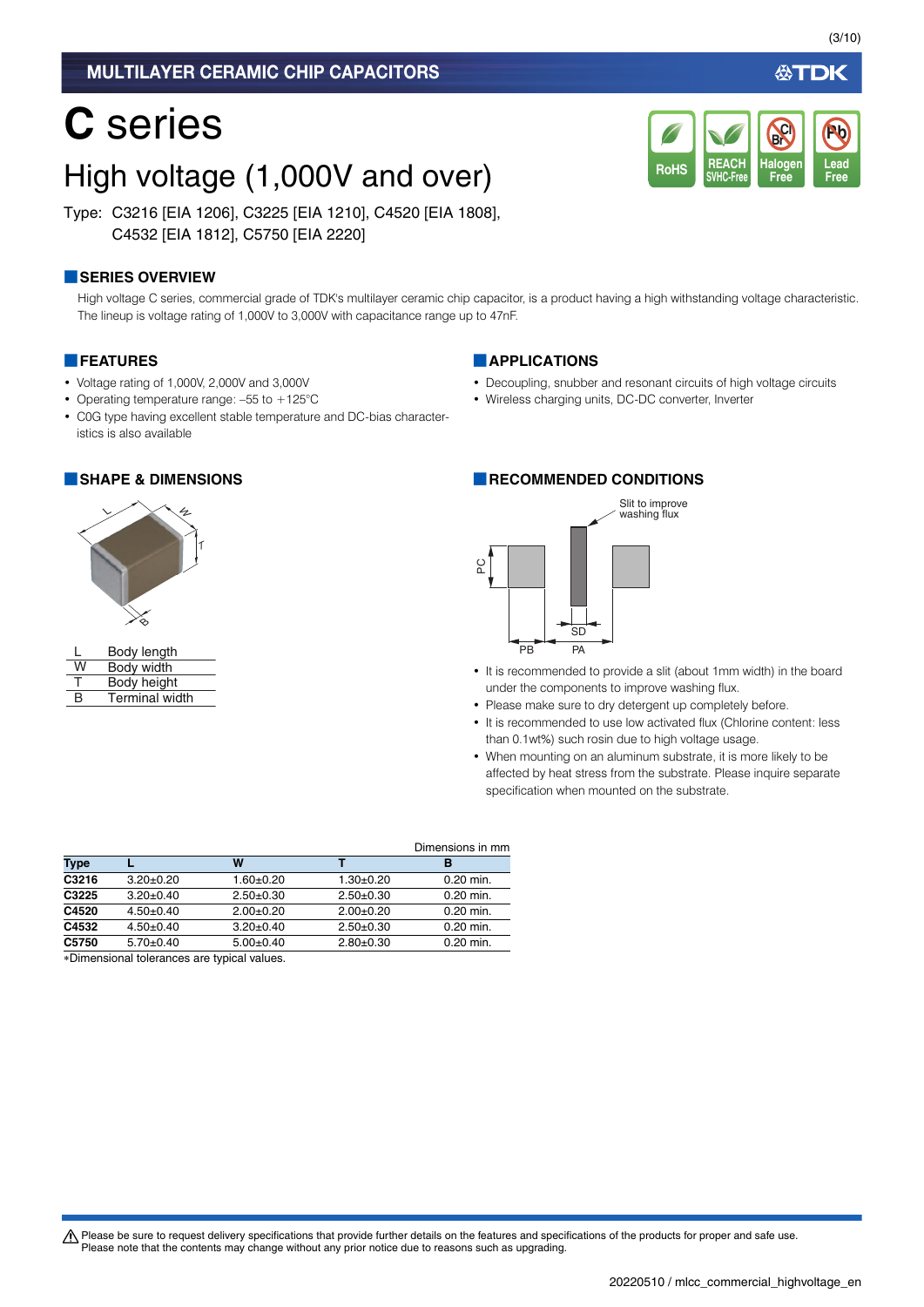**公TDK** 

### **■CATALOG NUMBER CONSTRUCTION**



(1) Series

### (2) Dimensions L x W (mm)

| Code  | <b>EIA</b> | Length | Width | <b>Terminal width</b> |
|-------|------------|--------|-------|-----------------------|
| C3216 | 1206       | 3.20   | 1.60  | 0.20 min.             |
| C3225 | 1210       | 3.20   | 2.50  | 0.20 min.             |
| C4520 | 1808       | 4.50   | 2.00  | 0.20 min.             |
| C4532 | 1812       | 4.50   | 3.20  | 0.20 min.             |
| C5750 | 2220       | 5.70   | 5.00  | $0.20$ min.           |

### (8) Packaging style

| Code | <b>Style</b>          |
|------|-----------------------|
|      | 178mm reel, 4mm pitch |
|      | 178mm reel, 8mm pitch |

#### (9) Special reserved code

| Code | Description       |
|------|-------------------|
| A, C | TDK internal code |

#### (3) Temperature characteristics

| Temperature<br>characteristics | Temperature coefficient<br>or capacitance change | Temperature range         |
|--------------------------------|--------------------------------------------------|---------------------------|
| C <sub>0</sub> G               | $0\pm 30$ ppm/ $\degree$ C                       | $-55$ to $+125^{\circ}$ C |
| <b>CH</b>                      | $0\pm 60$ ppm/ $\degree$ C                       | $-25$ to $+85^{\circ}$ C  |
| JB                             | ±10%                                             | $-25$ to $+85^{\circ}$ C  |
| X7R                            | ±15%                                             | $-55$ to $+125^{\circ}$ C |
| X7S                            | ±22%                                             | $-55$ to +125°C           |

### (4) Rated voltage (DC)

| Code | Voltage (DC) |
|------|--------------|
| 3A   | 1.000V       |
| ЗD   | 2.000V       |
| ЗF   | 3,000V       |

#### (5) Nominal capacitance (pF)

The capacitance is expressed in three digit codes and in units of pico Farads (pF). The first and second digits identify the first and second significant figures of the capacitance. The third digit identifies the multiplier. R designates a decimal point.

 $(Example)$ OR5 = 0.5pF  $101 = 100pF$  $225 = 2,200,000pF = 2.2\mu F$ 

#### (6) Capacitance tolerance

| Code | Tolerance |  |
|------|-----------|--|
| F    | ±1pF      |  |
| J    | ±5%       |  |
| Κ    | ±10%      |  |
| M    | ±20%      |  |

#### (7) Thickness

| Code | <b>Thickness</b>  |  |
|------|-------------------|--|
| 085  | $0.85$ mm         |  |
| 110  | $1.10 \text{ mm}$ |  |
| 130  | $1.30$ mm         |  |
| 160  | 1.60 mm           |  |
| 200  | 2.00 mm           |  |
| 230  | 2.30 mm           |  |
| 250  | $2.50$ mm         |  |
| 280  | 2.80 mm           |  |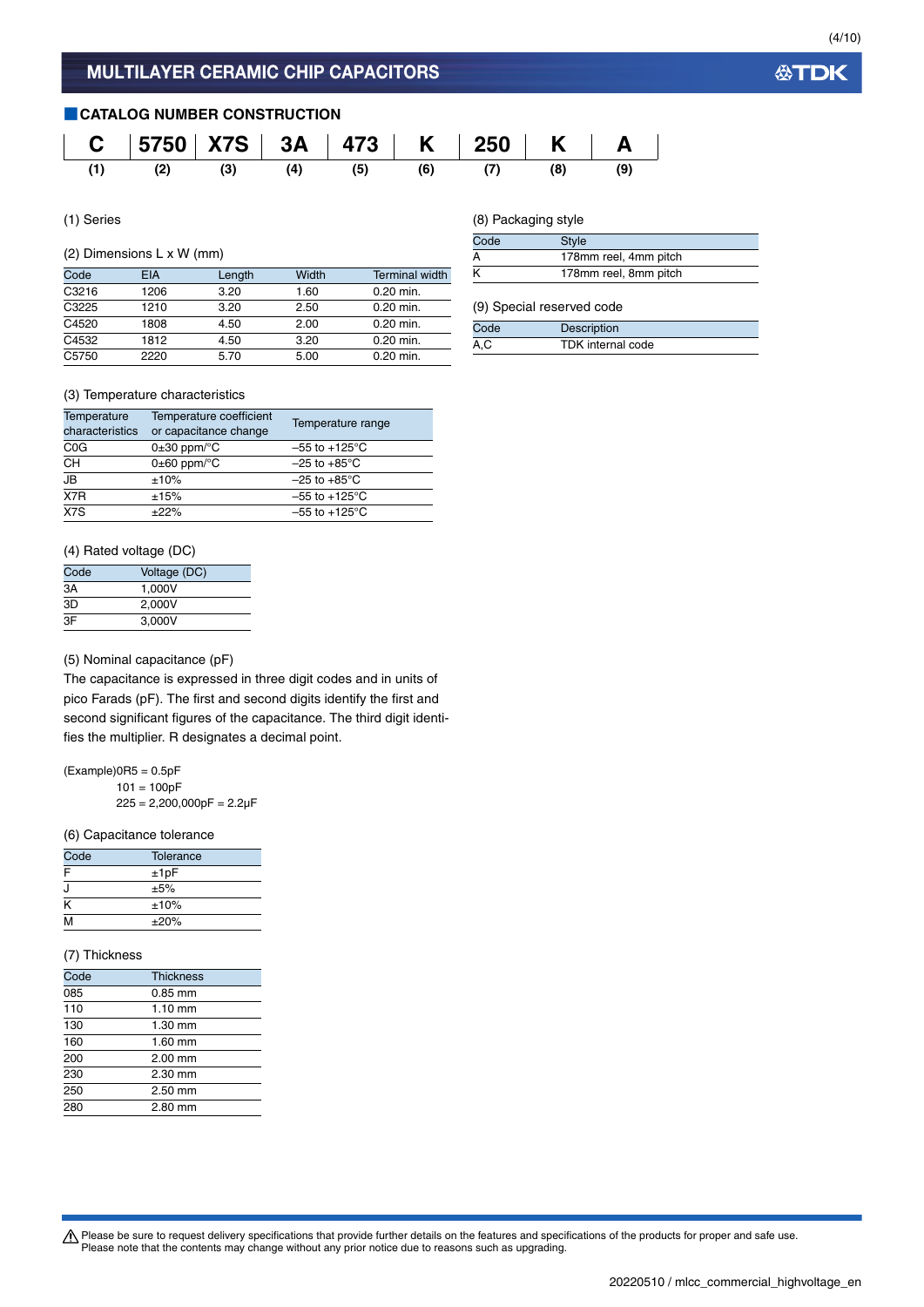## **公TDK**

## MULTILAYER CERAMIC CHIP CAPACITORS

## **Capacitance range chart Capacitance range chart C3216 [EIA 1206]**

| Capacitance        |      | X7S                                    |         |
|--------------------|------|----------------------------------------|---------|
| (pF)               | Code | 3 <sub>D</sub><br>3A<br>(2kV)<br>(1kV) |         |
| 100                | 101  |                                        |         |
| 220                | 221  |                                        |         |
| 470                | 471  |                                        |         |
| 1,000              | 102  |                                        |         |
| 2,200              | 222  |                                        |         |
| Ctondord thioknoon |      |                                        | 0.05 mm |

Standard thickness **1.2008** 0.85 mm 1.30 mm ■For details such as the catalog numbers, please refer to the capacitance range table on page 8 and after.

## **Capacitance range chart Capacitance range chart C3225** [EIA 1210]



■For details such as the catalog numbers, please refer to the capacitance range table on page 8 and after.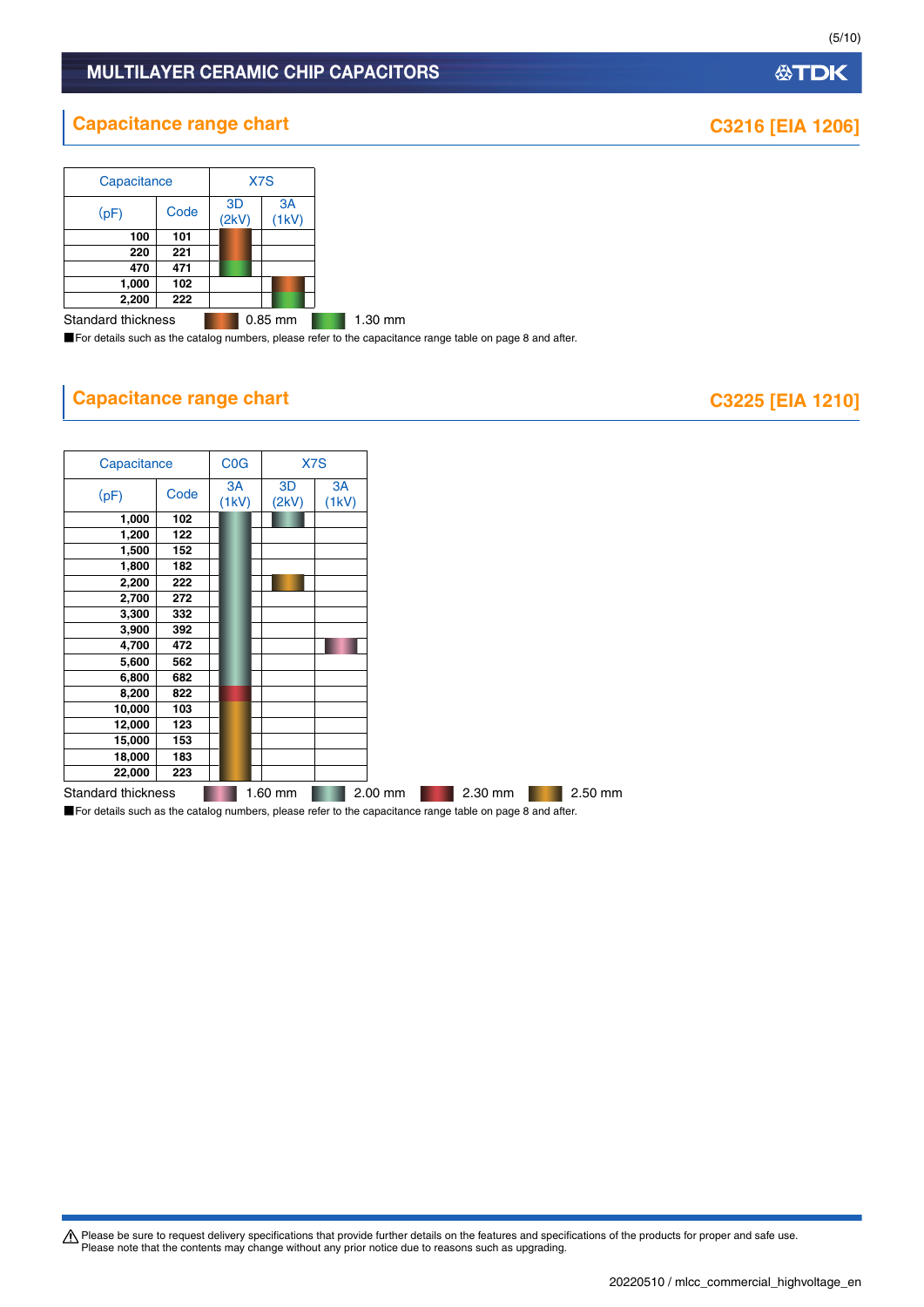## MULTILAYER CERAMIC CHIP CAPACITORS

## **Capacitance range chart CASS CASS CASS CASS CASS CASS CASS CASS CASS CASS CASS CASS CASS CASS CASS CASS CASS CASS CASS CASS CASS CASS CASS CASS CASS CASS CASS CASS**



## **Capacitance range chart CA532 [EIA 1812]**

| Capacitance        |      | <b>C<sub>O</sub></b> G | <b>CH</b>   | JB          |             |             | X7R         |
|--------------------|------|------------------------|-------------|-------------|-------------|-------------|-------------|
| (pF)               | Code | 3F<br>(3kV)            | 3F<br>(3kV) | 3D<br>(2kV) | 3A<br>(1kV) | 3D<br>(2kV) | 3A<br>(1kV) |
| 100                | 101  |                        |             |             |             |             |             |
| 120                | 121  |                        |             |             |             |             |             |
| 150                | 151  |                        |             |             |             |             |             |
| 180                | 181  |                        |             |             |             |             |             |
| 220                | 221  |                        |             |             |             |             |             |
| 270                | 271  |                        |             |             |             |             |             |
| 330                | 331  |                        |             |             |             |             |             |
| 2,200              | 222  |                        |             |             |             |             |             |
| 4,700              | 472  |                        |             |             |             |             |             |
| 10,000             | 103  |                        |             |             |             |             |             |
| Standard thickness |      |                        | 1.30 mm     |             | 1.60 mm     |             | 2.00 mm     |

**Background gray: These products are not recommended for new designs.** 

■For details such as the catalog numbers, please refer to the capacitance range table on page 8 and after.

Please be sure to request delivery specifications that provide further details on the features and specifications of the products for proper and safe use.<br>Please note that the contents may change without any prior notice d

(6/10)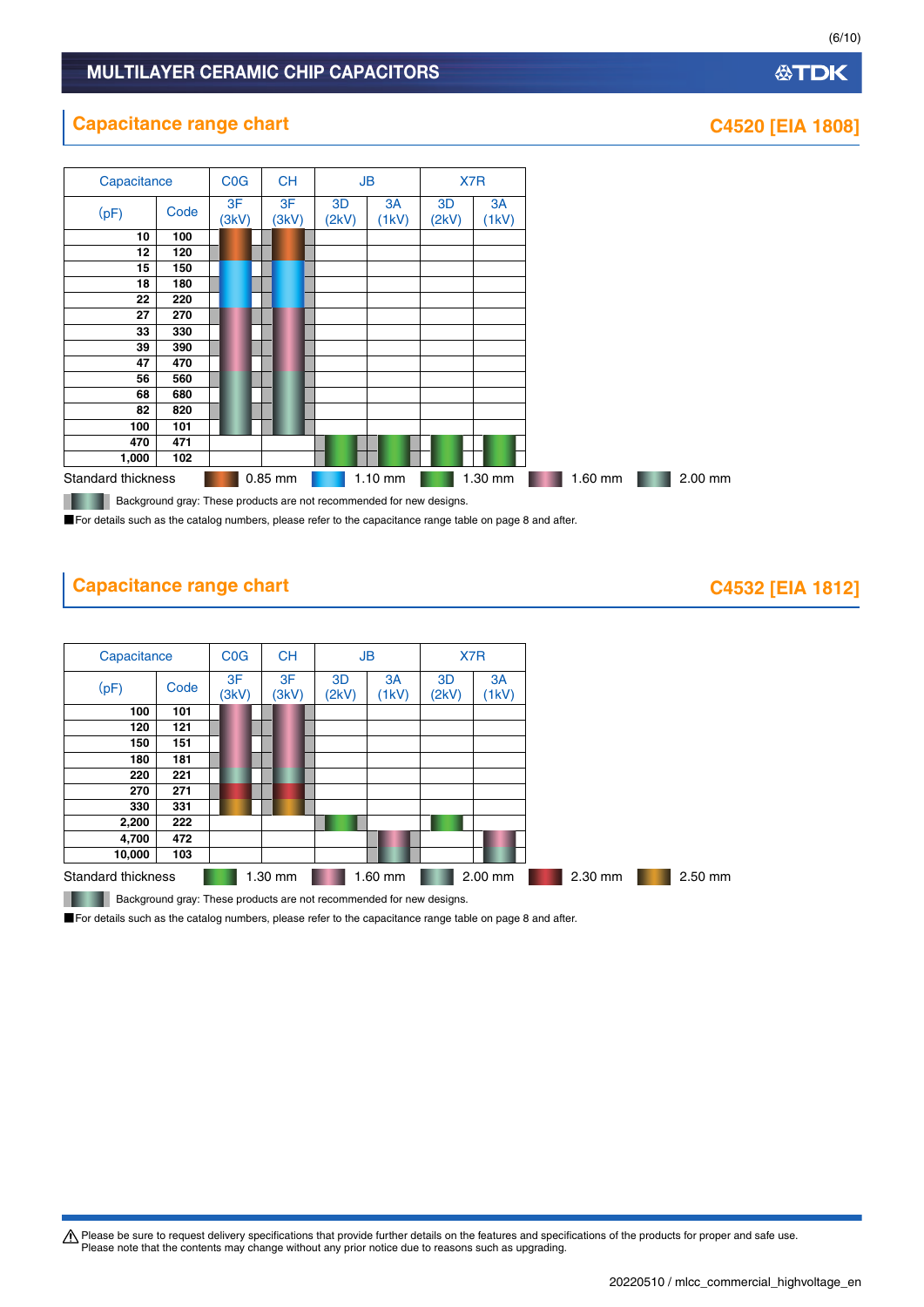Please be sure to request delivery specifications that provide further details on the features and specifications of the products for proper and safe use.<br>Please note that the contents may change without any prior notice d

## **Capacitance range chart C5750** [EIA 2220]

| Capacitance |                    | <b>C<sub>O</sub></b> G | X7S         |             |         |  |         |
|-------------|--------------------|------------------------|-------------|-------------|---------|--|---------|
| (pF)        | Code               | 3A<br>(1kV)            | 3D<br>(2kV) | 3A<br>(1kV) |         |  |         |
| 4,700       | 472                |                        |             |             |         |  |         |
| 10,000      | 103                |                        |             |             |         |  |         |
| 12,000      | 123                |                        |             |             |         |  |         |
| 15,000      | 153                |                        |             |             |         |  |         |
| 18,000      | 183                |                        |             |             |         |  |         |
| 22,000      | 223                |                        |             |             |         |  |         |
| 27,000      | 273                |                        |             |             |         |  |         |
| 33,000      | 333                |                        |             |             |         |  |         |
| 47,000      | 473                |                        |             |             |         |  |         |
|             | Standard thickness |                        | $1.60$ mm   |             | 2.00 mm |  | 2.50 mm |

**Background gray: These products are not recommended for new designs.** 

■For details such as the catalog numbers, please refer to the capacitance range table on page 8 and after.

## **公TDK**

(7/10)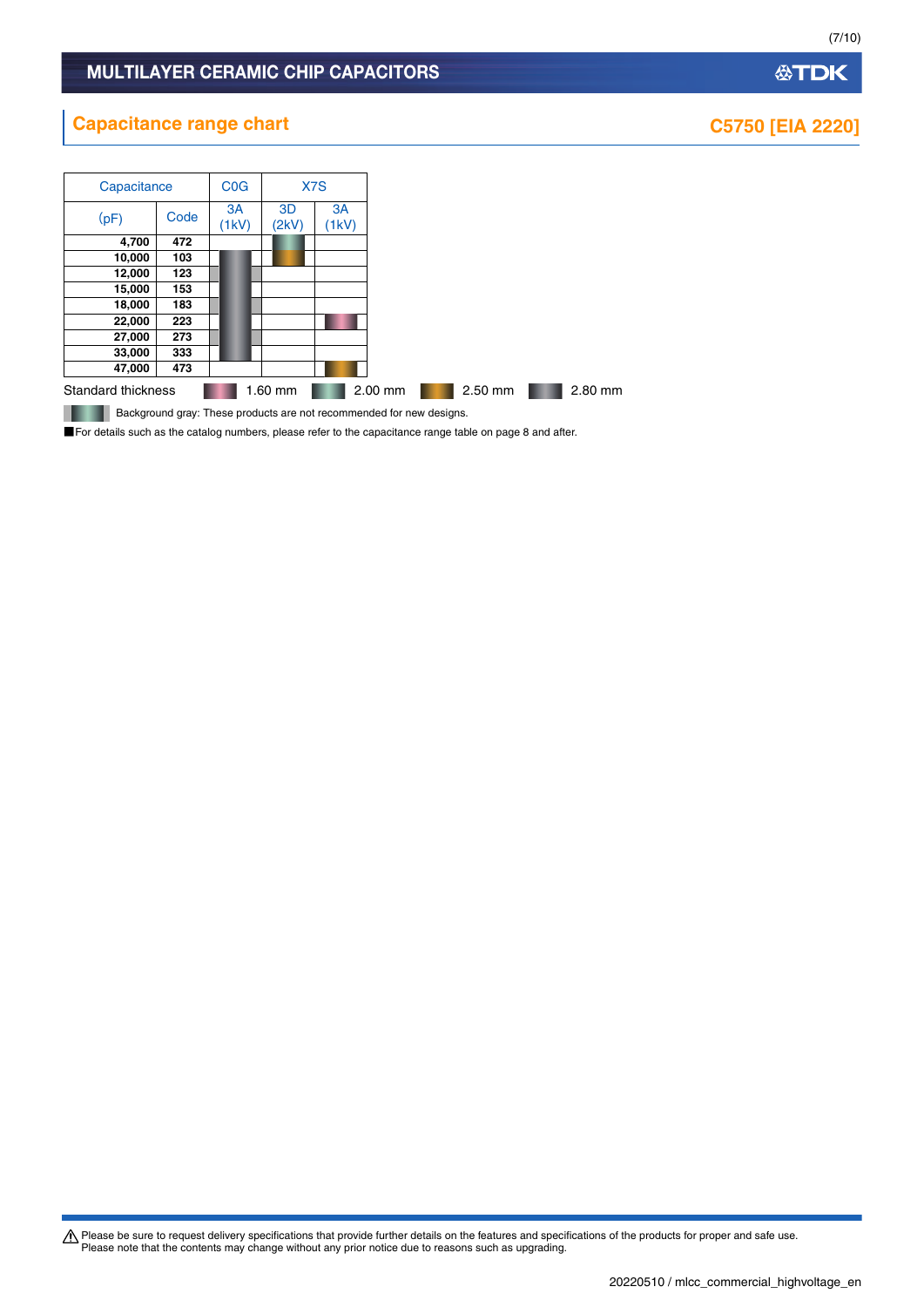## **Capacitance range table Temperature characteristic: C0G (–55 to +125°C, 0±30ppm/°C)**

| Capacitance Dimensions |      | Thickness       | Capacitance | Catalog number         |                        |
|------------------------|------|-----------------|-------------|------------------------|------------------------|
|                        |      | (mm)            | tolerance   | Rated voltage Edc: 3kV | Rated voltage Edc: 1kV |
| 10pF                   | 4520 | $0.85 + 0.15$   | ±1pF        | C4520C0G3F100F085KA    |                        |
| 12pF                   | 4520 | $0.85 \pm 0.15$ | ±10%        | C4520C0G3F120K085KA    |                        |
| 15pF                   | 4520 | $1.10+0.20$     | ±10%        | C4520C0G3F150K110KA    |                        |
| 18pF                   | 4520 | $1.10+0.20$     | ±10%        | C4520C0G3F180K110KA    |                        |
| 22pF                   | 4520 | $1.10+0.20$     | ±10%        | C4520C0G3F220K110KA    |                        |
| 27pF                   | 4520 | $1.60 + 0.20$   | ±10%        | C4520C0G3F270K160KA    |                        |
| 33pF                   | 4520 | $1.60 + 0.20$   | ±10%        | C4520C0G3F330K160KA    |                        |
| 39pF                   | 4520 | $1.60 + 0.20$   | ±10%        | C4520C0G3F390K160KA    |                        |
| 47pF                   | 4520 | $1.60 + 0.20$   | ±10%        | C4520C0G3F470K160KA    |                        |
| 56pF                   | 4520 | $2.00 \pm 0.20$ | ±10%        | C4520C0G3F560K200KA    |                        |
| 68pF                   | 4520 | $2.00 \pm 0.20$ | ±10%        | C4520C0G3F680K200KA    |                        |
| 82pF                   | 4520 | $2.00+0.20$     | ±10%        | C4520C0G3F820K200KA    |                        |
| 100pF                  | 4520 | $2.00 \pm 0.20$ | ±10%        | C4520C0G3F101K200KA    |                        |
|                        | 4532 | $1.60 + 0.20$   | ±10%        | C4532C0G3F101K160KA    |                        |
| 120pF                  | 4532 | $1.60 \pm 0.20$ | ±10%        | C4532C0G3F121K160KA    |                        |
| 150pF                  | 4532 | $1.60 + 0.20$   | ±10%        | C4532C0G3F151K160KA    |                        |
| 180pF                  | 4532 | $1.60 + 0.20$   | ±10%        | C4532C0G3F181K160KA    |                        |
| 220pF                  | 4532 | $2.00+0.20$     | ±10%        | C4532C0G3F221K200KA    |                        |
| 270pF                  | 4532 | $2.30 + 0.20$   | ±10%        | C4532C0G3F271K230KA    |                        |
| 330pF                  | 4532 | $2.50 + 0.30$   | ±10%        | C4532C0G3F331K250KA    |                        |
| 1nF                    | 3225 | $2.00+0.20$     | ±5%         |                        | C3225C0G3A102J200AC    |
| 1.2nF                  | 3225 | $2.00+0.20$     | ±5%         |                        | C3225C0G3A122J200AC    |
| 1.5nF                  | 3225 | $2.00 \pm 0.20$ | ±5%         |                        | C3225C0G3A152J200AC    |
| 1.8nF                  | 3225 | $2.00 \pm 0.20$ | ±5%         |                        | C3225C0G3A182J200AC    |
| 2.2nF                  | 3225 | $2.00+0.20$     | ±5%         |                        | C3225C0G3A222J200AC    |
| 2.7nF                  | 3225 | $2.00+0.20$     | ±5%         |                        | C3225C0G3A272J200AC    |
| 3.3nF                  | 3225 | $2.00 \pm 0.20$ | ±5%         |                        | C3225C0G3A332J200AC    |
| 3.9nF                  | 3225 | $2.00+0.20$     | ±5%         |                        | C3225C0G3A392J200AC    |
| 4.7nF                  | 3225 | $2.00 \pm 0.20$ | ±5%         |                        | C3225C0G3A472J200AC    |
| 5.6nF                  | 3225 | $2.00+0.20$     | ±5%         |                        | C3225C0G3A562J200AC    |
| 6.8nF                  | 3225 | $2.00 \pm 0.20$ | ±5%         |                        | C3225C0G3A682J200AC    |
| 8.2nF                  | 3225 | $2.30 + 0.20$   | ±5%         |                        | C3225C0G3A822J230AC    |
| 10nF                   | 3225 | $2.50+0.30$     | ±5%         |                        | C3225C0G3A103J250AC    |
|                        | 5750 | $2.80 + 0.30$   | ±5%         |                        | C5750C0G3A103J280KC    |
| 12nF                   | 3225 | $2.50 + 0.30$   | ±5%         |                        | C3225C0G3A123J250AC    |
|                        | 5750 | $2.80 + 0.30$   | ±5%         |                        | C5750C0G3A123J280KC    |
|                        | 3225 | $2.50 + 0.30$   | ±5%         |                        | C3225C0G3A153J250AC    |
| 15nF                   | 5750 | $2.80 + 0.30$   | ±5%         |                        | C5750C0G3A153J280KC    |
| 18nF                   | 3225 | $2.50 \pm 0.30$ | ±5%         |                        | C3225C0G3A183J250AC    |
|                        | 5750 | $2.80 \pm 0.30$ | ±5%         |                        | C5750C0G3A183J280KC    |
|                        | 3225 | $2.50+0.30$     | ±5%         |                        | C3225C0G3A223J250AC    |
| 22nF                   | 5750 | $2.80 \pm 0.30$ | ±5%         |                        | C5750C0G3A223J280KC    |
| 27nF                   | 5750 | $2.80 + 0.30$   | ±5%         |                        | C5750C0G3A273J280KC    |
| 33nF                   | 5750 | $2.80 + 0.30$   | ±5%         |                        | C5750C0G3A333J280KC    |

■ Gray items: These products are not recommended for new designs.

Click the part numbers for details.

(8/10)

**公TDK**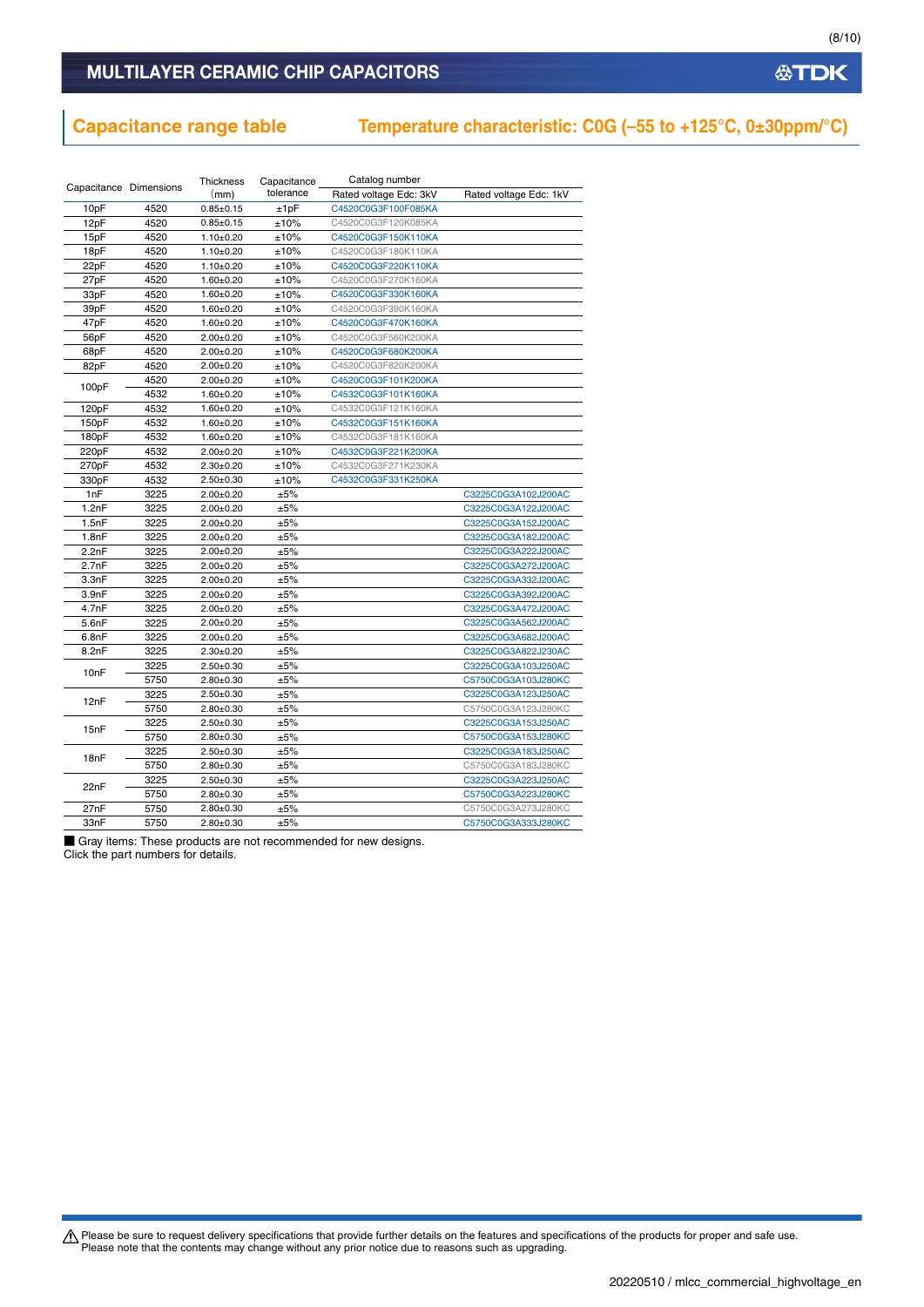**公TDK** 

### MULTILAYER CERAMIC CHIP CAPACITORS

## **Capacitance range table Temperature characteristic: CH (–25 to +85°C, 0±60ppm/°C)**

| Capacitance Dimensions |      | <b>Thickness</b> | Capacitance | Catalog number         |
|------------------------|------|------------------|-------------|------------------------|
|                        |      | (mm)             | tolerance   | Rated voltage Edc: 3kV |
| 10pF                   | 4520 | $0.85 + 0.15$    | ±1pF        | C4520CH3F100F085KA     |
| 12pF                   | 4520 | $0.85 + 0.15$    | ±10%        | C4520CH3F120K085KA     |
| 15pF                   | 4520 | $1.10 + 0.20$    | ±10%        | C4520CH3F150K110KA     |
| 18pF                   | 4520 | $1.10 + 0.20$    | ±10%        | C4520CH3F180K110KA     |
| 22pF                   | 4520 | $1.10 + 0.20$    | ±10%        | C4520CH3F220K110KA     |
| 27pF                   | 4520 | $1.60 + 0.20$    | ±10%        | C4520CH3F270K160KA     |
| 33pF                   | 4520 | $1.60 + 0.20$    | ±10%        | C4520CH3F330K160KA     |
| 39pF                   | 4520 | $1.60 + 0.20$    | ±10%        | C4520CH3F390K160KA     |
| 47pF                   | 4520 | $1.60 + 0.20$    | ±10%        | C4520CH3F470K160KA     |
| 56pF                   | 4520 | $2.00 + 0.20$    | ±10%        | C4520CH3F560K200KA     |
| 68pF                   | 4520 | $2.00+0.20$      | ±10%        | C4520CH3F680K200KA     |
| 82pF                   | 4520 | $2.00 + 0.20$    | ±10%        | C4520CH3F820K200KA     |
| 100pF                  | 4520 | $2.00+0.20$      | ±10%        | C4520CH3F101K200KA     |
|                        | 4532 | $1.60 + 0.20$    | ±10%        | C4532CH3F101K160KA     |
| 120pF                  | 4532 | $1.60 + 0.20$    | ±10%        | C4532CH3F121K160KA     |
| 150pF                  | 4532 | $1.60 + 0.20$    | ±10%        | C4532CH3F151K160KA     |
| 180pF                  | 4532 | $1.60 + 0.20$    | ±10%        | C4532CH3F181K160KA     |
| 220pF                  | 4532 | $2.00 \pm 0.20$  | ±10%        | C4532CH3F221K200KA     |
| 270pF                  | 4532 | $2.30+0.20$      | ±10%        | C4532CH3F271K230KA     |
| 330pF                  | 4532 | $2.50 + 0.30$    | ±10%        | C4532CH3F331K250KA     |
|                        |      |                  |             |                        |

■ Gray items: These products are not recommended for new designs. Click the part numbers for details.

## **Capacitance range table Temperature characteristic: JB (–25 to +85°C, ±10%)**

| Capacitance                | Dimensions | <b>Thickness</b><br>(mm) | Capacitance        | Catalog number         |                        |
|----------------------------|------------|--------------------------|--------------------|------------------------|------------------------|
|                            |            |                          | tolerance          | Rated voltage Edc: 2kV | Rated voltage Edc: 1kV |
| 470 <sub>p</sub> F<br>4520 |            | $1.30 + 0.20$            | ±10%               | C4520JB3D471K130KA     | C4520JB3A471K130KA     |
|                            |            | $+20%$                   | C4520JB3D471M130KA | C4520JB3A471M130KA     |                        |
| 1nF                        | 4520       | $1.30+0.20$              | ±10%               | C4520JB3D102K130KA     | C4520JB3A102K130KA     |
|                            |            |                          | ±20%               | C4520JB3D102M130KA     | C4520JB3A102M130KA     |
| 2.2nF                      | 4532       | $1.30 + 0.20$            | ±10%               | C4532JB3D222K130KA     |                        |
|                            |            |                          | $+20%$             | C4532JB3D222M130KA     |                        |
| 4.7nF                      | 4532       | $1.60 + 0.20$            | ±10%               |                        | C4532JB3A472K160KA     |
|                            |            |                          | $+20%$             |                        | C4532JB3A472M160KA     |
| 10 <sub>n</sub> F          | 4532       | $2.00+0.20$              | ±10%               |                        | C4532JB3A103K200KA     |
|                            |            |                          | $+20%$             |                        | C4532JB3A103M200KA     |

■ Gray items: These products are not recommended for new designs. Click the part numbers for details.

## **Capacitance range table Temperature characteristic: X7R (–55 to +125°C, ±15%)**

| Capacitance Dimensions |      | <b>Thickness</b><br>(mm) | Capacitance<br>tolerance | Catalog number         |                        |
|------------------------|------|--------------------------|--------------------------|------------------------|------------------------|
|                        |      |                          |                          | Rated voltage Edc: 2kV | Rated voltage Edc: 1kV |
| 470pF<br>4520          |      | $1.30 + 0.20$            | ±10%                     | C4520X7R3D471K130KA    | C4520X7R3A471K130KA    |
|                        |      |                          | $+20%$                   | C4520X7R3D471M130KA    | C4520X7R3A471M130KA    |
| 1nF<br>4520            |      | $1.30 + 0.20$            | ±10%                     | C4520X7R3D102K130KA    | C4520X7R3A102K130KA    |
|                        |      |                          | $+20%$                   | C4520X7R3D102M130KA    | C4520X7R3A102M130KA    |
| 2.2nF<br>4532          |      | $1.30 + 0.20$            | ±10%                     | C4532X7R3D222K130KA    |                        |
|                        |      |                          | $+20%$                   | C4532X7R3D222M130KA    |                        |
| 4.7nF                  | 4532 | $1.60 + 0.20$            | ±10%                     |                        | C4532X7R3A472K160KA    |
|                        |      |                          | $+20%$                   |                        | C4532X7R3A472M160KA    |
| 10 <sub>n</sub> F      | 4532 | $2.00+0.20$              | ±10%                     |                        | C4532X7R3A103K200KA    |
|                        |      |                          | ±20%                     |                        | C4532X7R3A103M200KA    |

■ Gray items: These products are not recommended for new designs.

Click the part numbers for details.